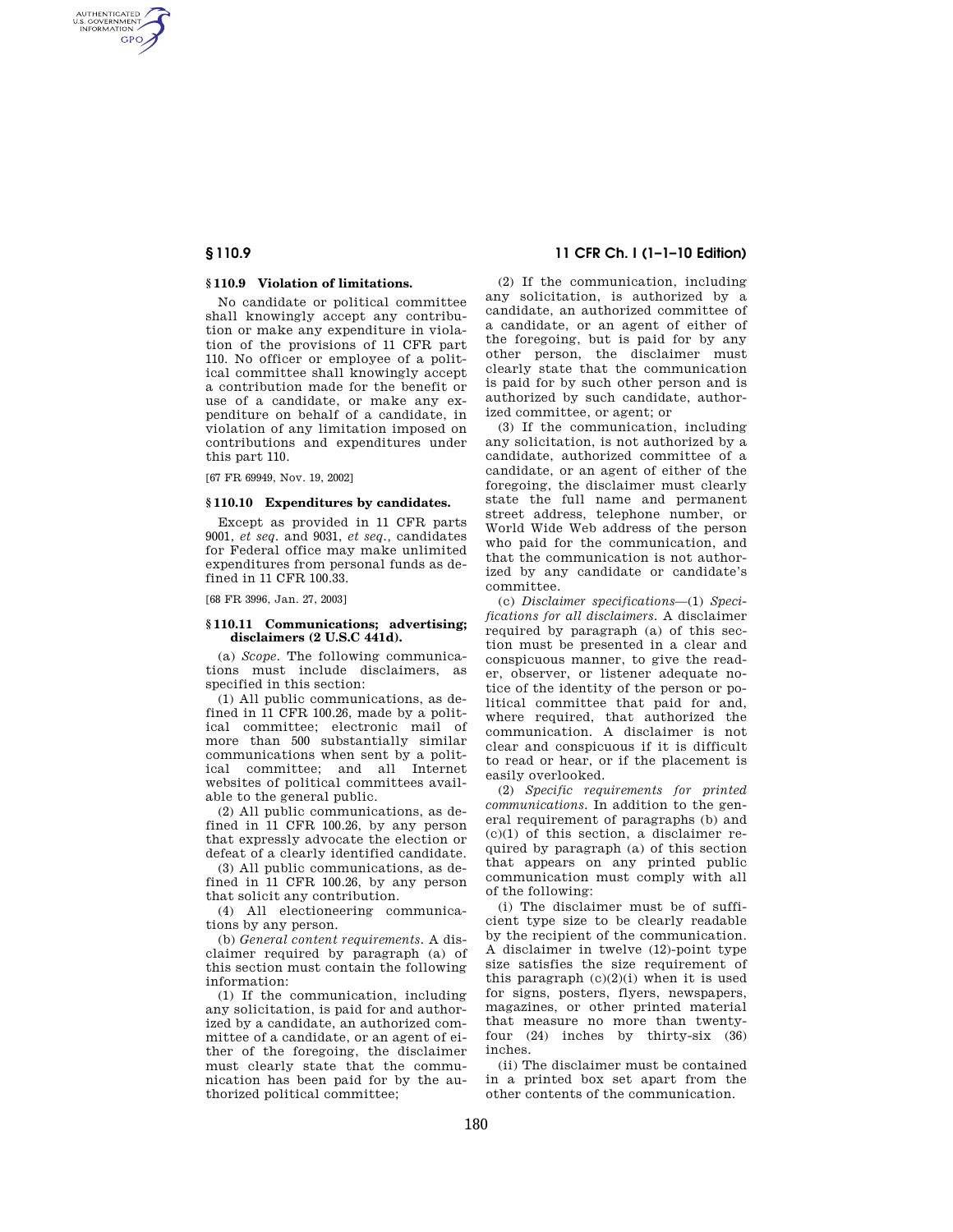# **Federal Election Commission § 110.11**

(iii) The disclaimer must be printed with a reasonable degree of color contrast between the background and the printed statement. A disclaimer satisfies the color contrast requirement of this paragraph  $(c)(2)(iii)$  if it is printed in black text on a white background or if the degree of color contrast between the background and the text of the disclaimer is no less than the color contrast between the background and the largest text used in the communication.

(iv) The disclaimer need not appear on the front or cover page of the communication as long as it appears within the communication, except on communications, such as billboards, that contain only a front face.

(v) A communication that would require a disclaimer if distributed separately, that is included in a package of materials, must contain the required disclaimer.

(3) *Specific requirements for radio and television communications authorized by candidates.* In addition to the general requirements of paragraphs (b) and  $(c)(1)$  of this section, a communication that is authorized or paid for by a candidate or the authorized committee of a candidate (*see* paragraph (b)(1) or  $(b)(2)$  of this section) that is transmitted through radio or television, or through any broadcast, cable, or satellite transmission, must comply with the following:

(i) A communication transmitted through radio must include an audio statement by the candidate that identifies the candidate and states that he or she has approved the communication; or

(ii) A communication transmitted through television or through any broadcast, cable, or satellite transmission, must include a statement that identifies the candidate and states that he or she has approved the communication. The candidate shall convey the statement either:

(A) Through an unobscured, fullscreen view of himself or herself making the statement, or

(B) Through a voice-over by himself or herself, accompanied by a clearly identifiable photographic or similar image of the candidate. A photographic or similar image of the candidate shall

be considered clearly identified if it is at least eighty (80) percent of the vertical screen height.

(iii) A communication transmitted through television or through any broadcast, cable, or satellite transmission, must also include a similar statement that must appear in clearly readable writing at the end of the television communication. To be clearly readable, this statement must meet all of the following three requirements:

(A) The statement must appear in letters equal to or greater than four (4) percent of the vertical picture height;

(B) The statement must be visible for a period of at least four (4) seconds; and

(C) The statement must appear with a reasonable degree of color contrast between the background and the text of the statement. A statement satisfies the color contrast requirement of this paragraph  $(c)(3)(iii)(C)$  if it is printed in black text on a white background or if the degree of color contrast between the background and the text of the statement is no less than the color contrast between the background and the largest type size used in the communication.

(iv) The following are examples of acceptable statements that satisfy the spoken statement requirements of paragraph (c)(3) of this section with respect to a radio, television, or other broadcast, cable, or satellite communication, but they are not the only allowable statements:

(A) ''I am [insert name of candidate], a candidate for [insert Federal office sought], and I approved this advertisement.''

(B) ''My name is [insert name of candidate]. I am running for [insert Federal office sought], and I approved this message.''

(4) *Specific requirements for radio and television communications paid for by other persons and not authorized by a candidate.* In addition to the general requirements of paragraphs  $(b)$  and  $(c)(1)$ of this section, a communication not authorized by a candidate or a candidate's authorized committee that is transmitted through radio or television or through any broadcast, cable, or satellite transmission, must comply with the following: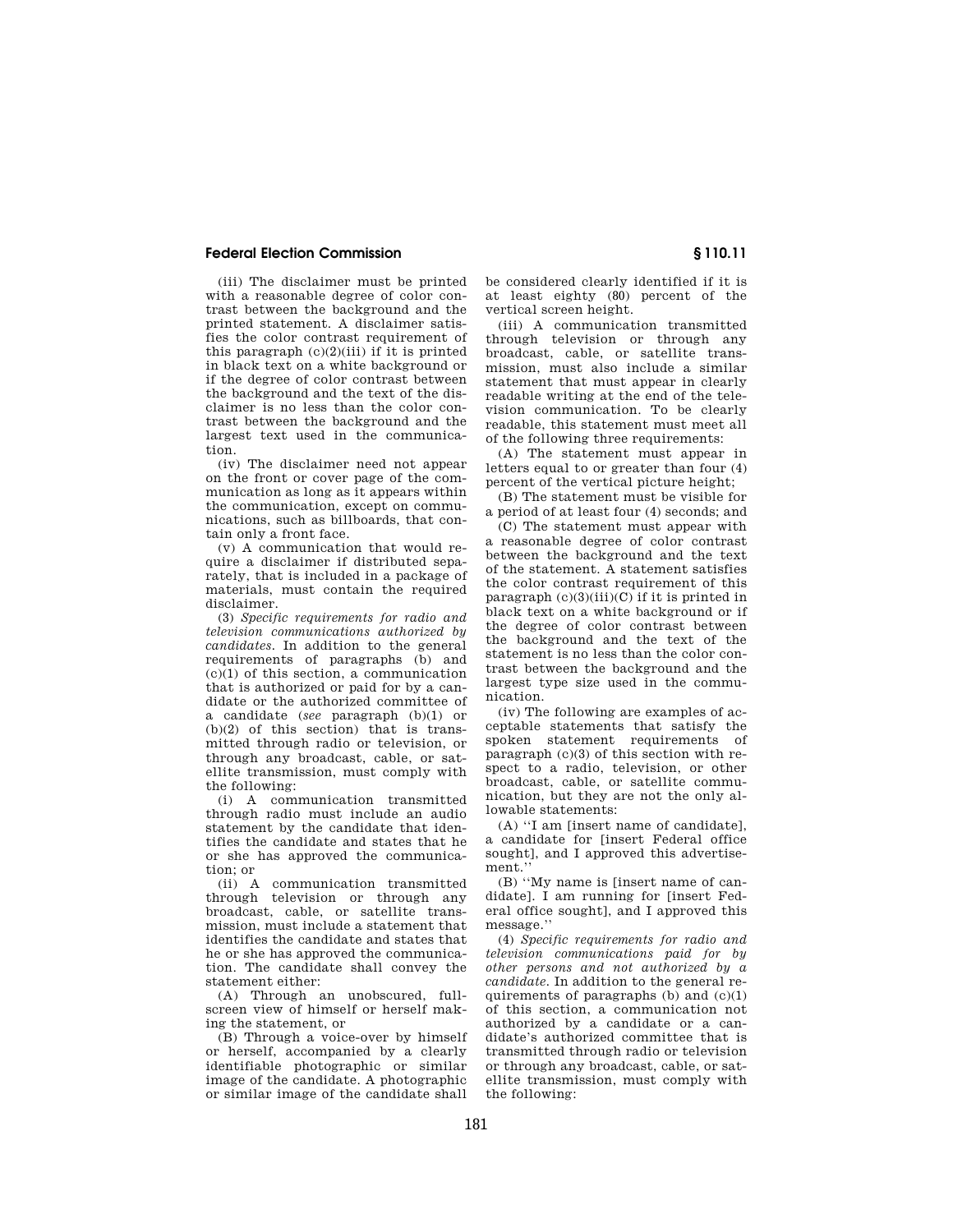(i) A communication transmitted through radio or television or through any broadcast, cable, or satellite transmission, must include the following audio statement, ''XXX is responsible for the content of this advertising,'' spoken clearly, with the blank to be filled in with the name of the political committee or other person paying for the communication, and the name of the connected organization, if any, of the payor unless the name of the connected organization is already provided in the ''XXX is responsible'' statement; and

(ii) A communication transmitted through television, or through any broadcast, cable, or satellite transmission, must include the audio statement required by paragraph  $(c)(4)(i)$  of this section. That statement must be conveyed by an unobscured full-screen view of a representative of the political committee or other person making the statement, or by a representative of such political committee or other person in voice-over.

(iii) A communication transmitted through television or through any broadcast, cable, or satellite transmission, must also include a similar statement that must appear in clearly readable writing at the end of the communication. To be clearly readable, the statement must meet all of the following three requirements:

(A) The statement must appear in letters equal to or greater than four (4) percent of the vertical picture height;

(B) The statement must be visible for a period of at least four (4) seconds; and

 $(C)$  The statement must appear with a reasonable degree of color contrast between the background and the disclaimer statement. A disclaimer satisfies the color contrast requirement of this paragraph  $(c)(4)(iii)(C)$  if it is printed in black text on a white background or if the degree of color contrast between the background and the text of the disclaimer is no less than the color contrast between the background and the largest type size used in the communication.

(d) *Coordinated party expenditures and independent expenditures by political party committees.* (1)(i) For a communication paid for by a political party committee pursuant to  $2$  U.S.C.  $441a(d)$ ,

**§ 110.11 11 CFR Ch. I (1–1–10 Edition)** 

the disclaimer required by paragraph (a) of this section must identify the political party committee that makes the expenditure as the person who paid for the communication, regardless of whether the political party committee was acting in its own capacity or as the designated agent of another political party committee.

(ii) A communication made by a political party committee pursuant to 2 U.S.C. 441a(d) and distributed prior to the date the party's candidate is nominated shall satisfy the requirements of this section if it clearly states who paid for the communication.

(2) For purposes of this section, a communication paid for by a political party committee, other than a communication covered by paragraph  $(d)(1)(ii)$ of this section, that is being treated as a coordinated expenditure under 2 U.S.C. 441a(d) and that was made with the approval of a candidate, a candidate's authorized committee, or the agent of either shall identify the political party that paid for the communication and shall state that the communication is authorized by the candidate or candidate's authorized committee.

(3) For a communication paid for by a political party committee that constitutes an independent expenditure under 11 CFR 100.16, the disclaimer required by this section must identify the political party committee that paid for the communication, and must state that the communication is not authorized by any candidate or candidate's authorized committee.

(e) *Exempt activities.* A public communication authorized by a candidate, authorized committee, or political party committee, that qualifies as an exempt activity under 11 CFR 100.140, 100.147, 100.148, or 100.149, must comply with the disclaimer requirements of paragraphs (a), (b), (c)(1), and (c)(2) of this section, unless excepted under paragraph (f)(1) of this section, but the disclaimer does not need to state whether the communication is authorized by a candidate, or any authorized committee or agent of any candidate.

(f) *Exceptions.* (1) The requirements of paragraphs (a) through (e) of this section do not apply to the following: